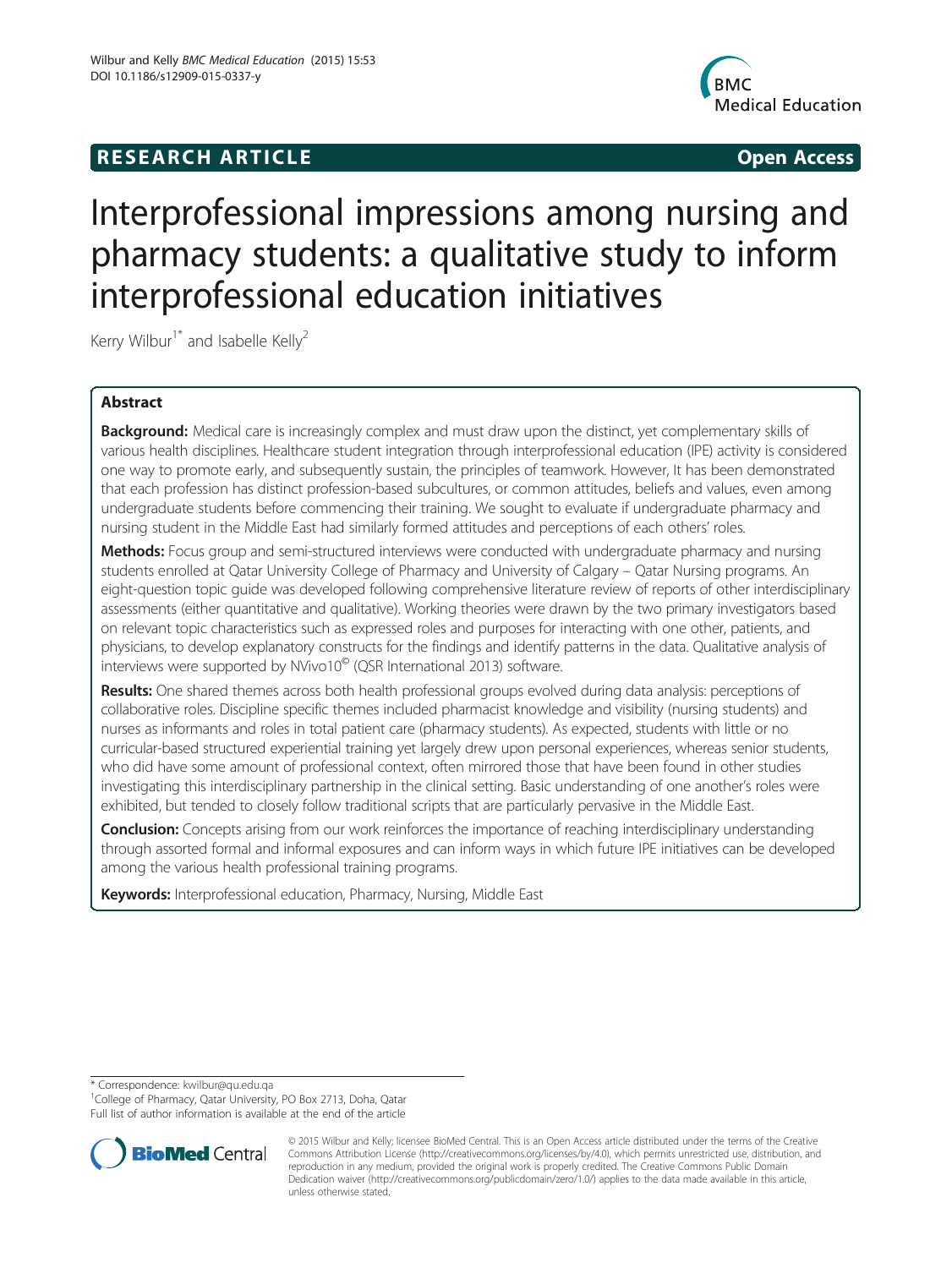# Background

Interprofessional education (IPE) has been described as a convergence of educators and learners from more than 2 health professions who jointly create and foster a collaborative learning environment [\[1\]](#page-6-0). The World Health Organization strongly encourages efforts to incorporate IPE into health professional training programs recognizing that patient and population outcomes are improved through multidisciplinary and collaborative care [[2](#page-6-0)]. Integration of health professionals as students through IPE is considered one way to promote early, and subsequently sustain, the principles of teamwork. However, barriers to IPE exist, not least of which includes faculty failure to establish a clear understanding of what competencies should be emphasized and measured in an interprofessional curriculum which may stem from differences in beliefs among the disciplines regarding how clinical work should be undertaken [\[3\]](#page-6-0).

It has been demonstrated that each profession has distinct profession-based subcultures, or common attitudes, beliefs and values, even among undergraduate students before commencing their training [\[4,5](#page-6-0)]. Prior work has found trenchant in-group ratings of academic ability and professional competence among students across 10 professional and social care programs surveyed at the outset of their training; first year nursing, pharmacy, and medical students all perceive themselves as more "caring" than members of the other disciplines [\[6,7](#page-6-0)]. Such health professional stereotypes can aversely impact teamwork and ultimately, patient care.

It is currently unknown if these findings reflect student perspectives in a Middle Eastern health professional training environment. Four years ago, a Qatar Interprofessional Health Council comprised of individuals from multidisciplinary academic and practice settings was formed. Its mission was to enable interprofessional collaboration in health care education and practice and subsequently various research projects were launched under its auspices [[8\]](#page-6-0). In order to meaningfully inform development and execution of formal IPE curricular initiatives intended to arise from this work, we sought to explore undergraduate pharmacy and nursing student attitudes and perceptions of each others' roles in advance of the country's first multidisciplinary learning activity.

#### Methods

A qualitative descriptive study design using focus group interviews for data collection was employed. Undergraduate pharmacy and nursing students enrolled at Qatar University College of Pharmacy (n = 85) and University of Calgary – Qatar Nursing  $(n = 120)$  programs were invited to participate. The Canadian-accredited College of Pharmacy is the first and only pharmacy program in the country and has graduated small classes of 5-year Baccalaureate degree pharmacists (female only) annually since 2011. Established in Qatar in 2006, the University of Calgary Nursing program offers regular and post-diploma Bachelor of Nursing degrees to classes of approximately 400 students now each year. Both universities also offer graduate programs in these health disciplines. The student body is drawn from the population of both Qatari nationals and residents of other nationalities born in or living in the country [[9,10\]](#page-6-0).

Ethical approval was obtained from the corresponding university institutional review boards. Discipline-specific interviews of consenting subjects were coordinated according to purposeful sampling to include junior (first or second professional year) and senior (third or final professional year) students to capture a range of perspectives based on length of theoretical learning and experiential training. An eight-question topic guide was developed following comprehensive literature review of reports of other interdisciplinary assessments (either quantitative and qualitative). The devised framework sought to explore pharmacy and nursing student experiences, opinions, attitudes and perceptions towards each others' roles in patient care (Table 1). At the end of each discussion, participants were given the opportunity to ask additional questions or make further contributions. These audio-taped focus group and semistructured interviews were conducted and transcribed by the professionally-matched primary investigator (IK for nursing, KW for pharmacy) and subsequently verified independently by two separate research assistants.

Qualitative analysis of interviews was supported by NVivo10© software. Transcripts were read through several

|  |  | Table 1 Focus group topic guide questions |  |
|--|--|-------------------------------------------|--|
|--|--|-------------------------------------------|--|

| Engagement                              |                                                                                                 |
|-----------------------------------------|-------------------------------------------------------------------------------------------------|
| <b>Questions:</b>                       |                                                                                                 |
|                                         | 1. How have you interacted with pharmacists/nurses<br>in your personal life?                    |
|                                         | 2. How have you interacted with pharmacists/nurses<br>in your professional life?                |
| <b>Exploration</b><br><b>Questions:</b> |                                                                                                 |
|                                         | 3. What do you think are roles of pharmacists/nurses?                                           |
|                                         | 4. In what ways to you think the activities of<br>pharmacists and nurses overlap?               |
|                                         | 5. In what ways do you think the activities of<br>pharmacists and nurses are different?         |
|                                         | 6. Do you think it is important for pharmacists and<br>nurses to understand each others' jobs?  |
|                                         | 7. What do you think about interacting with<br>pharmacy/nursing students during your training?  |
| <b>Exit Questions:</b>                  |                                                                                                 |
|                                         | 8. Is there anything else you would like to say about<br>how you feel about pharmacists/nurses? |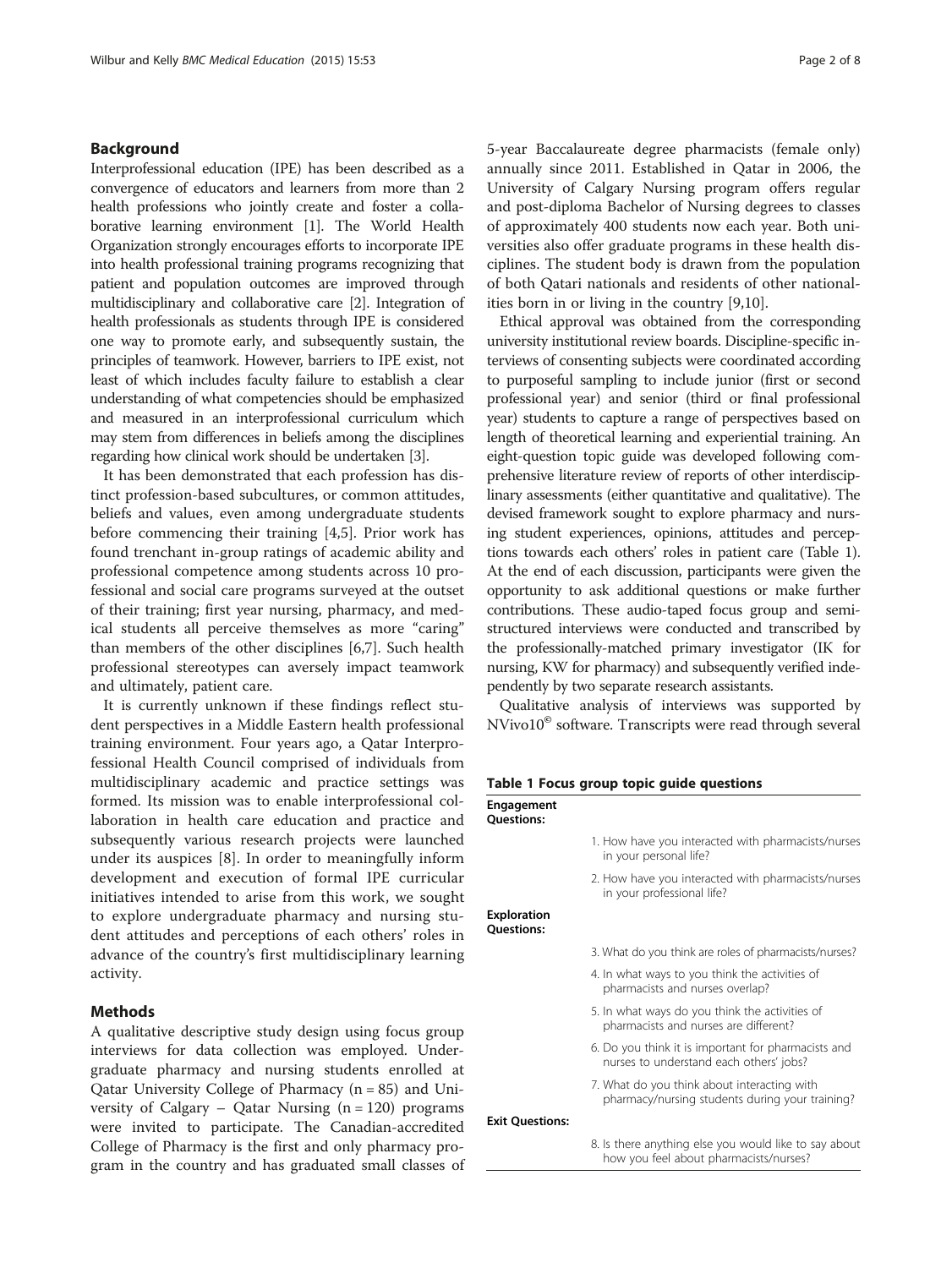<span id="page-2-0"></span>times by primary investigators to obtain the sense of the whole and then subjected to latent content analysis. The text was divided into words, sentences or paragraphs, related to each other through their content and context as units of meaning. The data were then coded and organized around identified sub-themes and themes based on comparisons of their similarities and differences (Figure 1). Working theories were drawn by the two primary investigators based on relevant topic characteristics such as expressed roles and purposes for interacting with one other, patients, and physicians, to develop explanatory constructs for the findings and identify patterns in the data. Respondent validation was undertaken through redistributing a summary of preliminary codes to participants for feedback prior to final theme identification. Inter-rater reliability was achieved by constant comparison, undertaken by primary investigators, and agreement reached [\[11,](#page-6-0)[12](#page-7-0)]. Ethic approval was obtained from the Institutional Review Boards of both universities.

#### Results

Four facilitated discussions were held between January and March 2013. Nineteen students participated: 9 nursing and 10 pharmacy undergraduates (Table [2](#page-3-0)). All participants were female. Only the senior students (in both nursing and pharmacy programs) had prior in-patient clinical internship training experiences in their curriculum.

One shared themes across both health professional groups evolved during data analysis: perceptions of collaborative roles (Figure 1).

#### Perceptions of collaborative roles

Both health professional undergraduate cohorts identified distinct tasks fulfilled by the other related to drug therapy products. Junior (Jr) and senior (Sr) nursing students recognized pharmacists in all technical tasks (e.g. steps in drug dispensing) and patient education while pharmacy students acknowledged nursing expertise in medication administration. However, as it pertained to patient-centered drug regimen appropriateness and delivery, students outlined the importance of solving problems together and serving as intermediaries for one another with prescribers. Senior nursing students considered pharmacists as co-adjudicators regarding patient safety issues, as well as accessible resources for clinical opinion.

First, we have to check the doctor's order with each other. If the dosage is high or low, then we can discuss it with each other, then with the doctor, and then we can come up with options…like if there is a side effect from the medication or the patient develops allergy or we need a generic name for the medication. Then we can discuss it with each other, talk about it. [Sr Nurse]

…and also the doctors are so busy all the time, that if there were a pharmacist there, just like one of the others just said, it would be nice to be able to go and say, "why is this the drug of choice? And the doctor, why did she choose this one?" [Sr Nurse]

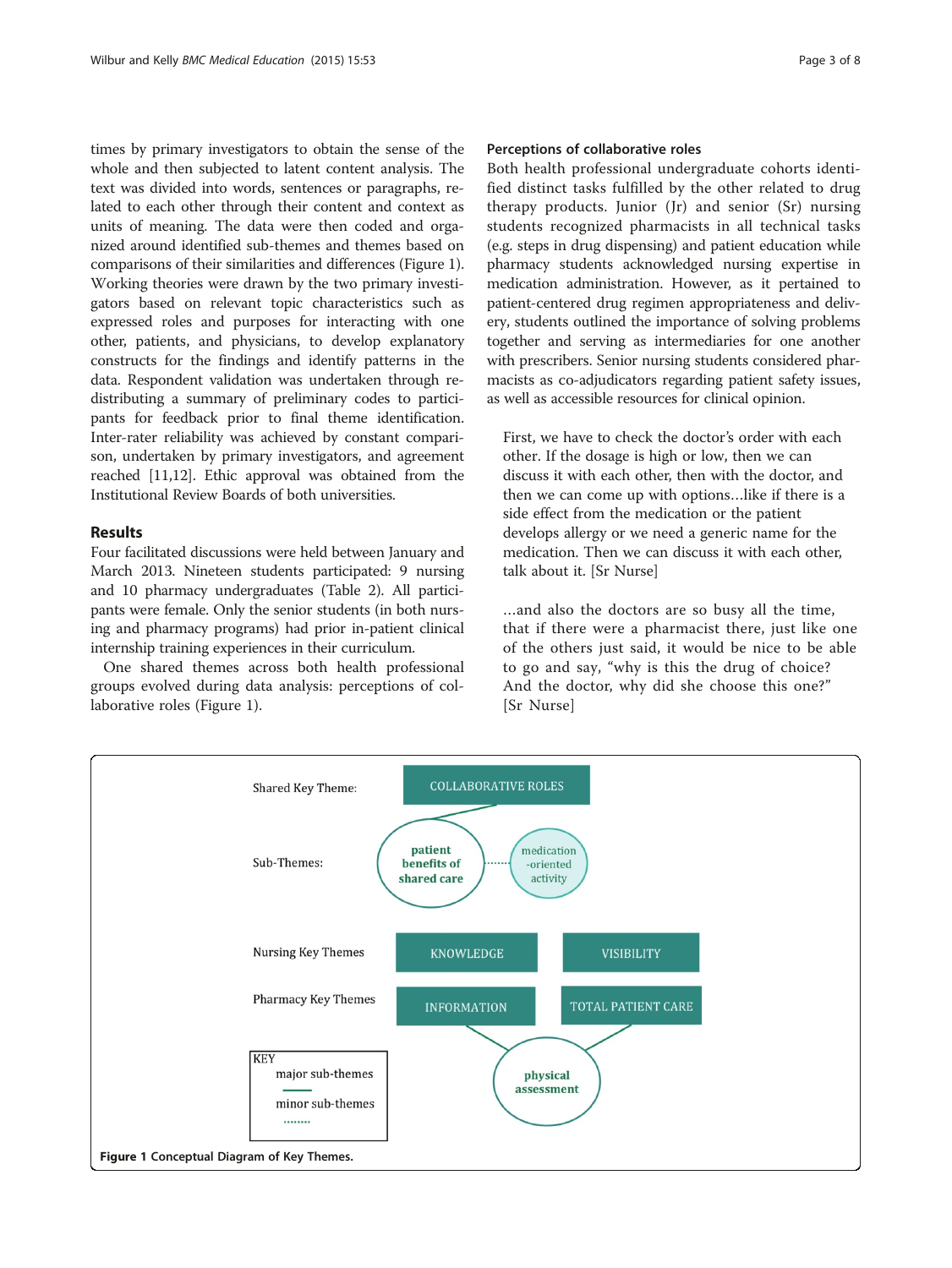<span id="page-3-0"></span>Table 2 Undergraduate Student Participants

|          | Junior class | <b>Senior class</b> |
|----------|--------------|---------------------|
| Nursing  | $n = 4$      | $n = 5$             |
| Pharmacy | $n = 4$      | $n = 6$             |

Senior pharmacy students also affirmed evidence of a close relationship with nurses.

I think among all the health care providers in the team, the pharmacist and the nurse are the most to communicate and deal with each other. [Sr Pharm]

I observed that nurses like to talk to the clinical pharmacist more than resident or the uh, consultant, in terms of discussing the new stuff for this patient or the changes in the doses. And sometimes nurses suggested uh, they suggest some recommendations for specific patients. [Sr Pharm]

However, there was also concession in terms of how challenges to collaboration arise as pharmacists assume clinical work in new expanded roles within existing domains of nursing care.

I think before the, the uh clinical pharmacist role have appeared, nurses were doing all the inpatient work that the pharmacist are now doing, so this might be kind of overlapping. … the clinical pharmacists here are still not really obligated to do every single thing, so still the role is not really clear. So the nurse might do the discharge counseling while it is the role of the pharmacist, especially if it's in terms of medications. So, um, now it's like it, now the role is changing and this is like, we can see a see a clear overlapping; it's a duplication. [Sr Pharm]

All students identified important aspects and benefits of their complementary roles. Both pharmacy student groups expressed positive attitudes towards the value of nursing contributions to patient care.

Our profession needs us to interact with each other to provide the best service for the patient. If everyone works alone, um, a lot of mistakes, errors could happen. [Jr Pharm]

Patient care would be better if the patient feels comfortable, like the whole team is supporting them, rather than fighting for something. [Sr Pharm]

These positive multidisciplinary sentiments were supported by the nursing student groups.

#### Nursing students

Among the nursing student cohort, two distinct themes recurred throughout the discussions: pharmacist knowledge and visibility (Figure [1](#page-2-0)).

#### Knowledge

While senior nursing students believed they were most knowledgeable about the specific medications they would be administering, all students identified pharmacist expertise related to medication (e.g. chemical content) and informing others (e.g. nurses, physicians, patients) about side effects and drug interactions.

Pharmacy students know the structure of the medication, and what is inside the medication, what would cause this allergy… so that's very important! [Sr Nurse]

For me, pharmacists, if they are working with nurses in the unit, they can reduce our job, they can do the teaching, like teaching the patient with discharge plan [Jr Nurse]

However, some nursing students contended they offered the most complete patient care.

The nurse is different in a way that she is working with the patient and she keeps monitoring the response of the medication; the pharmacist has the knowledge but they cannot see the response of the patient when they take the medications. [Sr Nurse]

The nurse has more interaction with the patient…has more opportunities for interaction and to see the follow up…whereas the pharmacist really sees the front end, and makes sure the front end is okay. But the nurse sees the front and back end. Does that make sense? Like the follow up, I mean she (nurse) sees the whole process through. The pharmacist does not always get that opportunity. [Jr Nurse]

Yet, this sentiment was not shared by all, as illustrated by disparate comments among junior nursing students.

I think the opposite. I think at home (United Kingdom) I see more. I am talking personal life… when I go in to a pharmacy, I see the pharmacist taking their time with them [elderly patients]…once you are outside the hospital, I think the pharmacist sees [patients] more. [Jr Nurse]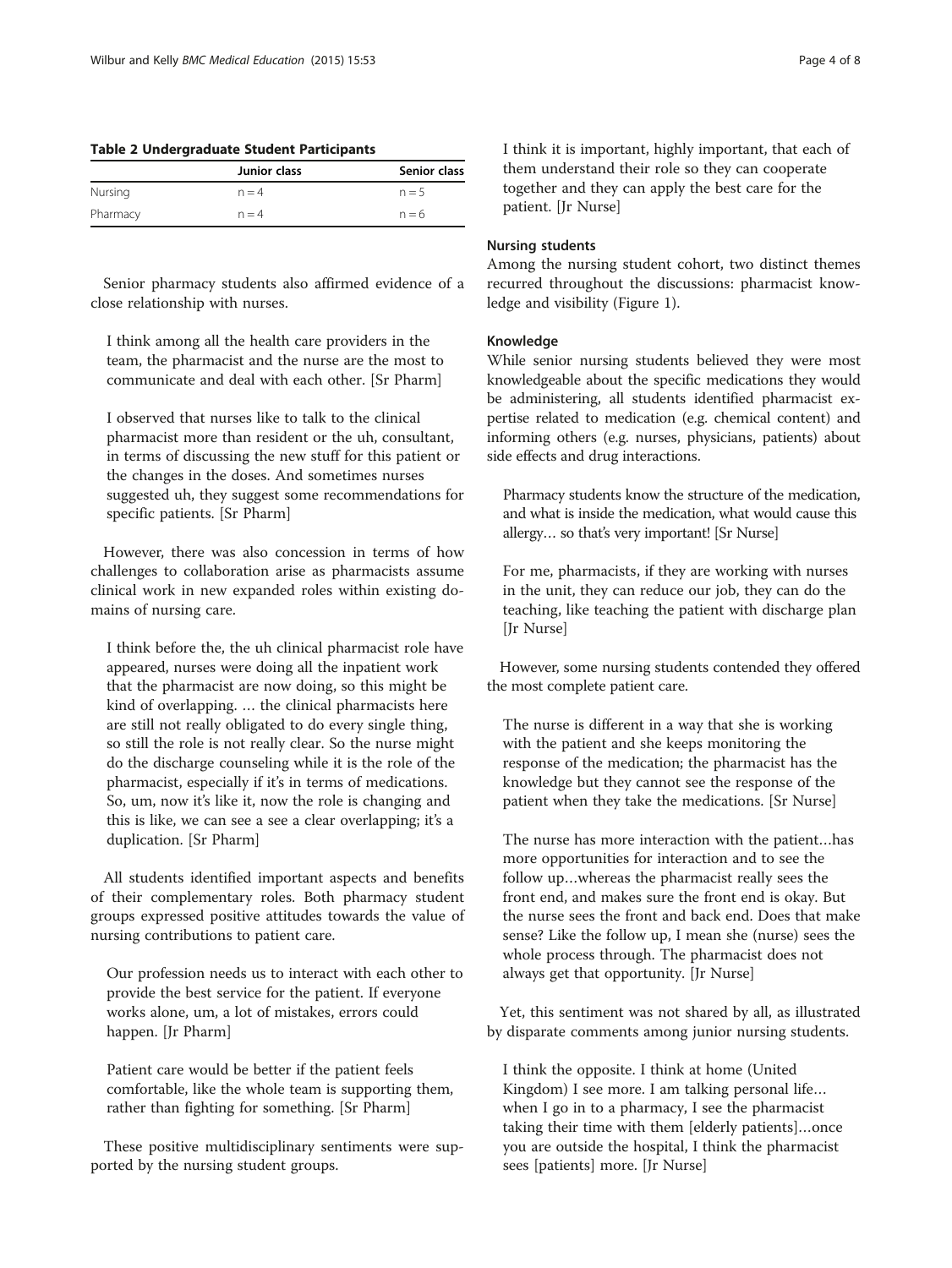#### Visibility

Nursing students across professional years drew upon both experiential and personal experience to convey misgivings about local pharmacist practice.

Some of them here in Doha, do not say much… someone hands you the medication and you pay, that's all. When I am in Canada, before the pharmacist gives me the medication, he first asks if I had taken it before. [Jr Nurse]

The pharmacist should describe the medication for the patient and tell the patient about the side effects and everything. But in Qatar, they are limited, they just give the medication and that's it. [Sr Nurse]

Well, I am sure they just don't hand out medications…. They have to knowmore…[Jr Nurse]

The only time I saw pharmacists was when I had to pick up the patient's medication downstairs. They are behind the glass window and they all look very busy. [Jr Nurse]

# Pharmacy students

Among the pharmacy student cohort, two distinct themes recurred throughout the discussions: nurse roles as informants, with particular emphasis on expertise in physical assessment, and total patient care (Figure [1\)](#page-2-0).

## Information

Senior students identified nurses as a primary vehicle for patient information in both physical delivery (as a task) and acquisition (as care).

They know each assigned file -the nurse knew everything about the case and they answered all the questions when the team asked. [Sr Pharm]

Moreover, there was high regard afforded nursing organization of clinical work and patient information sharing among themselves.

They don't just leave the next shift to see what is written in the file. They come together and explain to each other and especially for the nurses in the ICU. [Sr Pharm]

Despite this, some pharmacy students expressed frustration in nurses' ability to impair their own ability to accomplish data gathering to inform their patient care.

When I and another student went to get some information to do the patient case, they didn't allow us to take the file or see the, uh, patient profile. They were shouting. And one nurse, um, um, I, I took the file and I asked her before I take the file and then when I was, like searching for the information, she, just come and took it from me [some laughter and some voicing agreement, "yeah"]. [Sr Pharm]

Indeed, there were a number of comments among the senior cohort displaying attitudes towards nurses as an information recorder and not an equal contributor to decision-making.

We go on multidisciplinary rounds and the nurse, the physician, the pharmacist, and also the resident and consultant. And uh, like usually the nurse brings the file and the physician and pharmacist discuss things. [Sr Pharm]

Similarly, junior pharmacy students emphasized nurses as "data gatherers" as a means to improve physician efficiencies.

The work for the physician is more easy and more fast. Uh, instead of taking all the physical assessment by the doctor, they [nurses] can do it. The patient can enter to the physician with already recorded, for example. [Jr Pharm]

Pharmacy students deferred patient physical assessment to the purview of nurses. Junior pharmacy students in particular emphasized nurses 'screening tasks' (e.g. taking vital signs) on behalf of physicians in primary care settings. Discussions revealed while physical assessment skills may be useful for pharmacists to understand, such evaluations largely remain in the domain of nurses or physicians. Conversely, nursing students were supportive of physical assessment activities and unlike the pharmacists, articulated how such activity could provide meaning to their care.

They have to rely on their own data when they make clinical judgments, you know, deciding what medications would be best for the patient…[Jr Nurse]

#### Total patient care

Pharmacy students repeatedly expressed the importance of psychosocial supportive roles nurses play in patient care and well-being and the respect they have for this intimacy and associated stresses.

Among the different practitioners in a multidisciplinary team, the nurses are the closest to the patient. [Sr Pharm]

I also think that patients need nurses more. Because when someone is sick in hospital, they need nurse to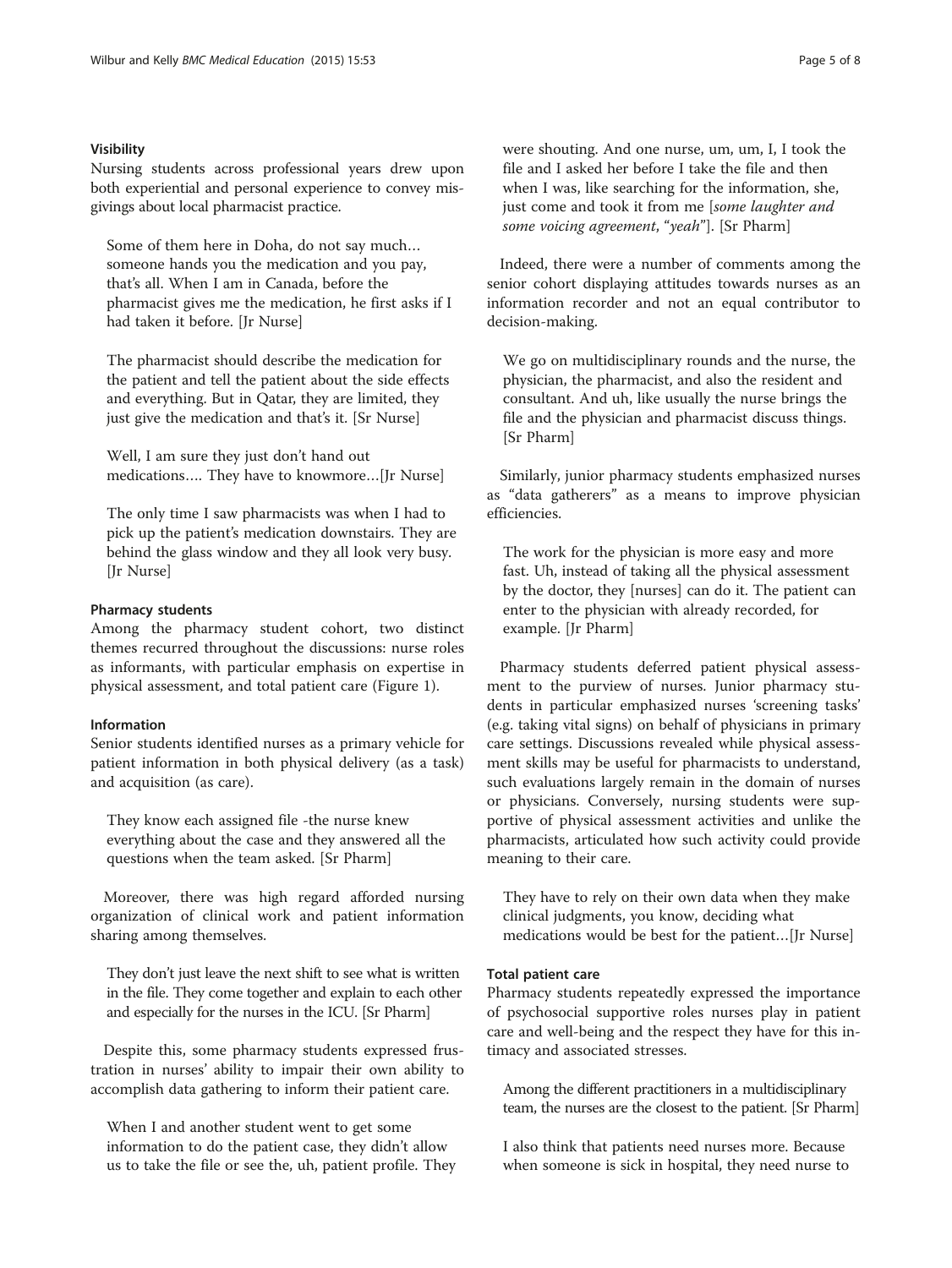take care of them, tell him what is, if you are going well or not, what is your medication for today, what to take, what not to take [pause] they feel better with the nurse. [Jr Pharm]

#### Interest in IPE

When asked about willingness to participate in future IPE initiatives, participants were generally supportive, citing points about developing greater mutual understanding in patient care roles.

In future, [we] will work with each other so [we] are the ones who are expected to change the practice and have the better communication between the pharmacist and the nurses. [Sr Pharm]

Well the whole medical team: pharmacist, doctors, nurses and auxiliary teams (nurse aides and others), everyone should understand each other's job…. [Jr Nurse]

At the same time, some concern was expressed regarding the opportunity to first establish comfort with the responsibilities and expectations within their own profession in order to permit meaningful interprofessional interactions.

I think that the nursing students should first know their own role because until second year you're still striving to know what's basically your role, what you are going to do; and it is not just clinical, you have much more options. So then interacting with pharmacy students, after knowing your own role, would be better. [Sr Nurse]

# **Discussion**

Our research contributes to the paucity of literature examining nursing and pharmacy practitioner perceptions of one another. Several other investigations of interprofessional perspectives have been conducted, but ours is the first to focus exclusively on this health professional pairing with analysis across different professional years. We found the quantity of current structured shared learning or patient care experiences were few, but that interdisciplinary impressions were still created during all types of interactions, both formal and informal. For example, as expected, the most novice cohorts, with little or no curricular-based structured experiential training yet, largely drew upon personal experiences. Basic understanding of one another's roles were exhibited, but tended to closely follow traditional scripts: nurses as proximate, caring aids to physicians and pharmacists as knowledgeable dispensers of drugs. Meanwhile, the views of the senior students, who did have some amount of professional context, often mirrored those that have been found in other studies investigating this interdisciplinary partnership in the clinical setting. Canadian nurses felt integration of pharmacists on to the hospital ward improved drug-therapy decisionmaking, continuity of care and safety [\[13\]](#page-7-0). Similar sentiments were found among Swedish nurses; however some felt new collaborative activity was highly time- consuming [[14](#page-7-0)]. Hospital nurses in Pakistan regarded pharmacists as knowledgeable drug information experts and patient educators [[15](#page-7-0)]. Far less literature exists exploring pharmacists perceptions of nurses. When present, the data usually considers pharmacists acceptance and confidence in nurses in prescribing roles, which while in a number of instances positive, may suffer from insufficient understanding of primary care nursing roles [[16\]](#page-7-0). A community-wide consultation to inform curriculum of a new nursing school in Jordan generated positive feedback from pharmacists, who believed the nurse to be technically competent and the only professional taking care of the patient "as a whole" [[17\]](#page-7-0).

Our findings also represent the first such evaluation conducted in undergraduate health professionals in the Middle East. Qatar is a gas- and oil-rich Arab emirate of nearly 2 million residents occupying a small peninsula in the Persian Gulf. The country's population growth over the past decade has been met with expansion of both health and educational services. New hospitals will open over the next several years requiring thousands more health professionals to provide care [[18\]](#page-7-0). To help meet this demand and mitigate reliance on an expatriate workforce, Qatar has launched domestic clinical training programs for nurses and pharmacists, as well as various health care providers, including physicians, nutritionists, and respiratory therapists. As these various curriculums emerge, a unique opportunity presents itself to not only assess and 'intervene' at this early stage of health education development, but to critically evaluate how planned transplantation of IPE from 'Western' curriculums into other cultures take into account issues including the context of beliefs, practices, and needs of its Arab Gulfbased students and its Arab/Muslim patient base [[19\]](#page-7-0).

It is through this Middle Eastern context that other observations may be considered. Pharmacy students consistently expressed high respect for nurse proximity to patients, but offered underestimations of other care contributions and knowledge. Unfortunately, this likely reflects a wider negative bias nurses consistently encounter in the region [\[20\]](#page-7-0). Prior local work has described practice obstacles faced by a sample of 50 Qatari nurses, not least of which included community and family resistance due to perceived menial, low status position of nurses [\[21\]](#page-7-0). In a recent study, Bahrain nursing students outlined societal and cultural barriers they met in pursuing their chosen profession, including an unfavourable public image, but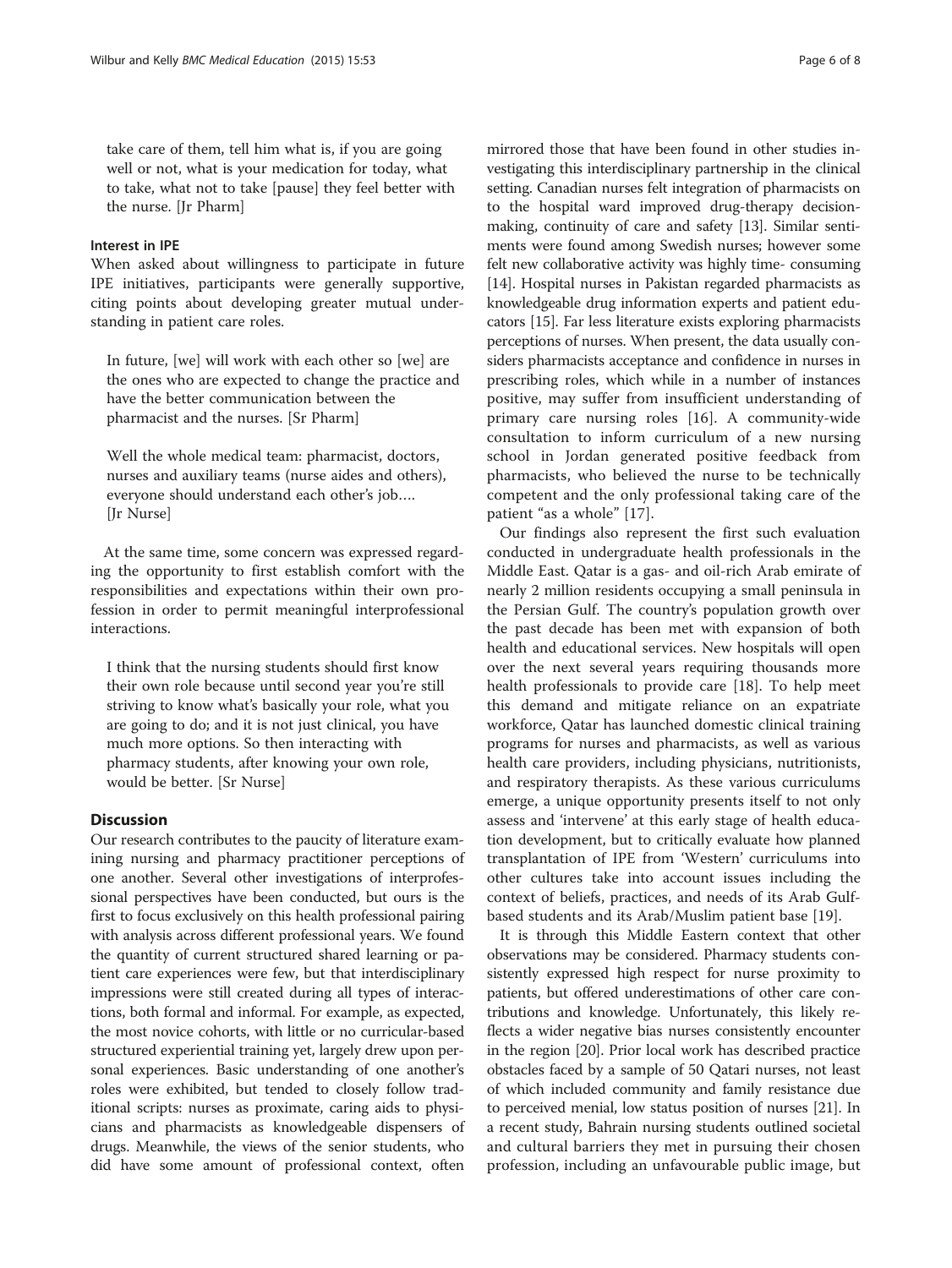<span id="page-6-0"></span>themselves believed a nursing career to be "humanitarian" in nature [[22\]](#page-7-0). Similarly, nursing students believed Qatar pharmacists lacked presence in hospitals and especially community settings (with which many had had positive prior experience in other countries) and is indicative of general low pharmacist expectations in the country. The Qatar public has poor understanding of pharmacist roles, which may stem from insufficient opportunity for meaningful interaction and concerns regarding their knowledge-base [\[23](#page-7-0)]. Despite this, there is already evidence of recognition of a professional alliance. Both pharmacy and nursing students invoked instances whereby they served as one another's intermediaries with physicians. While this is a not unique phenomenon, it can be especially beneficial in this region where deference to the medical authority- and physician expectation thereofby patients and health team members is entrenched in the practice environment [[19](#page-7-0)]. These students will have to work together to promote the model of patient-centered multidisciplinary care and should benefit from national initiatives in this regard [8].

Adoption of IPE early in health professional training could play a role in such enterprise. Indeed, as evidenced in the formation of a Qatar Interprofessional Health Council, various associated research projects and the enthusiasm among our small student sample, the country is embracing the international proliferation of IPE initiatives [[24](#page-7-0)]. Collaborative learning in controlled simulated settings can promote recognition of complementary skills and expertise, before stereotypes take root. Students in our study identified how they could learn from one another and appreciated how this could favourably impact patient care. Yet work is still required to determine the best timing and format for such integration. A few nursing students astutely expressed concern that poorly-timed or aggressive immersion into IPE activities could dilute their ability to first form their own professional identify. To do so, curriculums in each discipline must offer sufficient opportunities for students to first interact, both formally and informally, with their own members and to explore and even challenge accepted frameworks of established roles [[25,26](#page-7-0)]. Indeed, these findings and lessons from our subsequent initial undertaking of IPE activities among health professional students in Qatar have further underscored the importance of developing collaborations with learning objectives and assessments oriented to student demonstration of competencies in role clarification, interprofessional communication, and shared-decision making with less emphasis on evaluation of specific disease and drugbased knowledge [\[27,28](#page-7-0)].

The interpretation of our results is subject to the limitations of all small scale qualitative work; generalizing findings rests on theoretical, rather than, statistical inferences. Our participants are from a single geographical area and cannot be assumed to represent similar target populations regionally or otherwise. However, we feel that the concepts arising from our work reinforces the importance of reaching interdisciplinary understanding through assorted formal and informal exposures and has informed ways in which IPE initiatives can be developed among the various health professional training programs in Qatar and the Middle East region.

## Conclusion

Our research has identified local nursing and pharmacy student viewpoints that can help shape how interprofessional understanding and respect can be enhanced to advance IPE curricular initiatives and patient-centered multidisciplinary care in Qatar and elsewhere.

#### Competing interests

The authors declare that they have no competing interests.

#### Authors' contributions

KW and IK devised the study concept and methodology. KW and IK facilitated focus groups and conducted audio transcription and analysis. Both authors read and approved the final manuscript.

#### Acknowledgments

The others wish to thank participating undergraduate nursing and pharmacy students for their time and insights.

#### Author details

<sup>1</sup>College of Pharmacy, Qatar University, PO Box 2713, Doha, Qatar. <sup>2</sup>Faculty of Nursing, University of Alberta, Alberta, Canada.

#### Received: 28 April 2014 Accepted: 9 March 2015 Published online: 19 March 2015

#### References

- 1. Center for Advancement of Interprofessional Education (CAIPE). [[http://www.caipe.org.uk\]](http://www.caipe.org.uk)
- 2. Yan J, Gilbert JHV, Hoffman SJ. World Health Organization Study Group on Interprofessional Education and Collaborative Practice. J Interprof Care. 2007;21:588–9.
- 3. Buring SM, Bhushan A, Broeseker A, Conway S, Duncan-Hewitt W, Hansen L, et al. Interprofessional education: definitions, student competencies, and guidelines for implementation. Am J Pharm Educ. 2009;73:59.
- 4. Rudland J, Mires GJ. Characteristics of doctors and nurses as perceived by students entering medical school: Implications for shared teaching. Med Educ. 2005;39:448–55.
- 5. Harsburgh M, Perkins R, Coyle B, Degeling P. The professional subcultures of students entering medicine, nursing and pharmacy programmes. J Interprof Care. 2006;20:425–31.
- 6. Hean S, Macleod Clark J, Adams K, Humphris D, Lathlean J. Being seen by others as we see ourselves: Ingroup and outgroup perceptions of health and social care students. Learn Health Soc Care. 2006;5:10–22.
- 7. Hawkes G, Nunney I, Lindqvist S. Caring for attitudes as a means of caring for patients – improving medical, pharmacy, and nursing student's attitudes to each other's professions by engaging them in interprofessional learning. Med Teach. 2013;35:1302–8.
- Johnson B, Pyburn R, Bolan C, Byrne C, Jewesson, P, Robertson-Malt, Verjee M: Qatar Interprofessional Health Council: IPE for Qatar. Avicenna 2011, 2 10.5339/avi.2011.2.
- 9. Koehn PH. Globalization, migration health, and educational preparation for transnational medical encounters. Global Health. 2006;2:2–8.
- 10. Alraouf AA. Paradox of gulf urban diversity. Manama, Bahrain and Doha, Qatar. Open House International. 2012;37:72–81.
- 11. Bazeley P. Qualitative data analysis. London (UK): Practical strategies. Sage Publications Ltd; 2013.